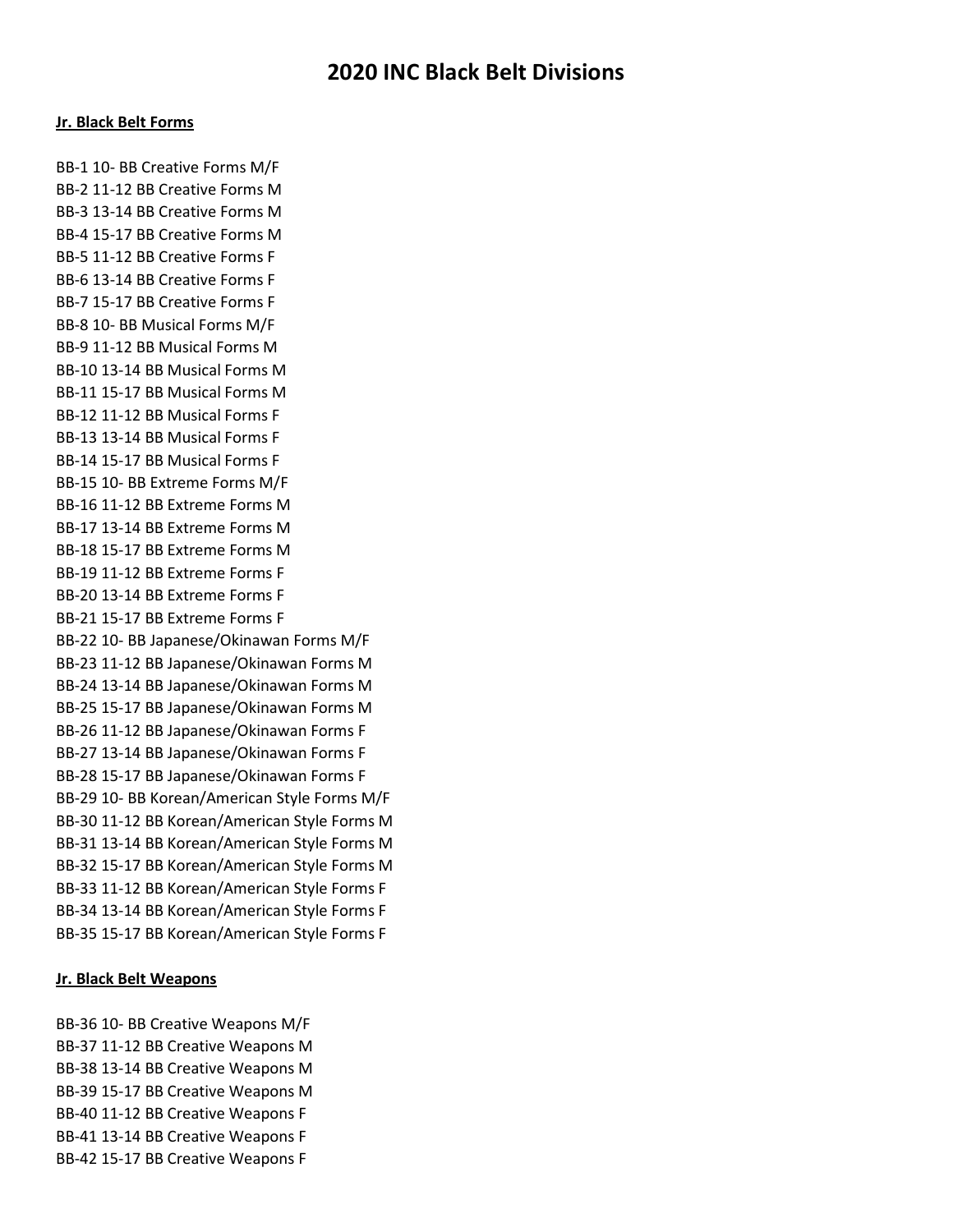BB-43 10- BB Musical Weapons M/F BB-44 11-12 BB Musical Weapons M BB-45 13-14 BB Musical Weapons M BB-46 15-17 BB Musical Weapons M BB-47 11-12 BB Musical Weapons F BB-48 13-14 BB Musical Weapons F BB-49 15-17 BB Musical Weapons F BB-50 10- BB Extreme Weapons M/F BB-51 11-12 BB Extreme Weapons M BB-52 13-14 BB Extreme Weapons M BB-53 15-17 BB Extreme Weapons M BB-54 11-12 BB Extreme Weapons F BB-55 13-14 BB Extreme Weapons F BB-56 15-17 BB Extreme Weapons F BB-57 10- Trad. Weapons M/F BB-58 11-12 BB Trad. Weapons M BB-59 13-14 BB Trad. Weapons M BB-60 15-17 BB Trad. Weapons M BB-61 11-12 BB Trad. Weapons F BB-62 13-14 BB Trad. Weapons F BB-63 15-17 BB Trad. Weapons F BB-64 BB Team Forms All Ages M/F BB-65 BB Breaking All Ages All Ranks M/F

### Jr. Black Belt Sparring

BB-80 10- Light 88- M/F BB-81 10- Heavy 88+ M/F BB-82 11-12 BB Light 121- M BB-83 11-12 BB Heavy 121+ M BB-84 11-12 BB Feather 121- F BB-85 11-12 BB Light 121+ F BB-86 13-14 BB Light 121- M BB-87 13-`14 BB Heavy 121+ M BB-88 13-14 BB Feather 121- F BB-89 13-14 BB Light 121+ F BB-90 15-17 BB Light 165- M BB-91 15-17 BB Heavy 165+ M BB-92 15-17 BB Feather 132- F BB-93 15-17 BB Light 132+ F BB-94 10- BB All Weights M BB-95 11-12 BB All Weights M BB-96 13-14 BB All Weights M BB-97 15-17 BB All Weights M BB-98 10- BB All Weights F BB-99 11-12 BB All Weights F BB-100 13-14 BB All Weights F BB-101 15-17 BB All Weights F BB-102 BB Teams 9-11, 12-14, 15-17 M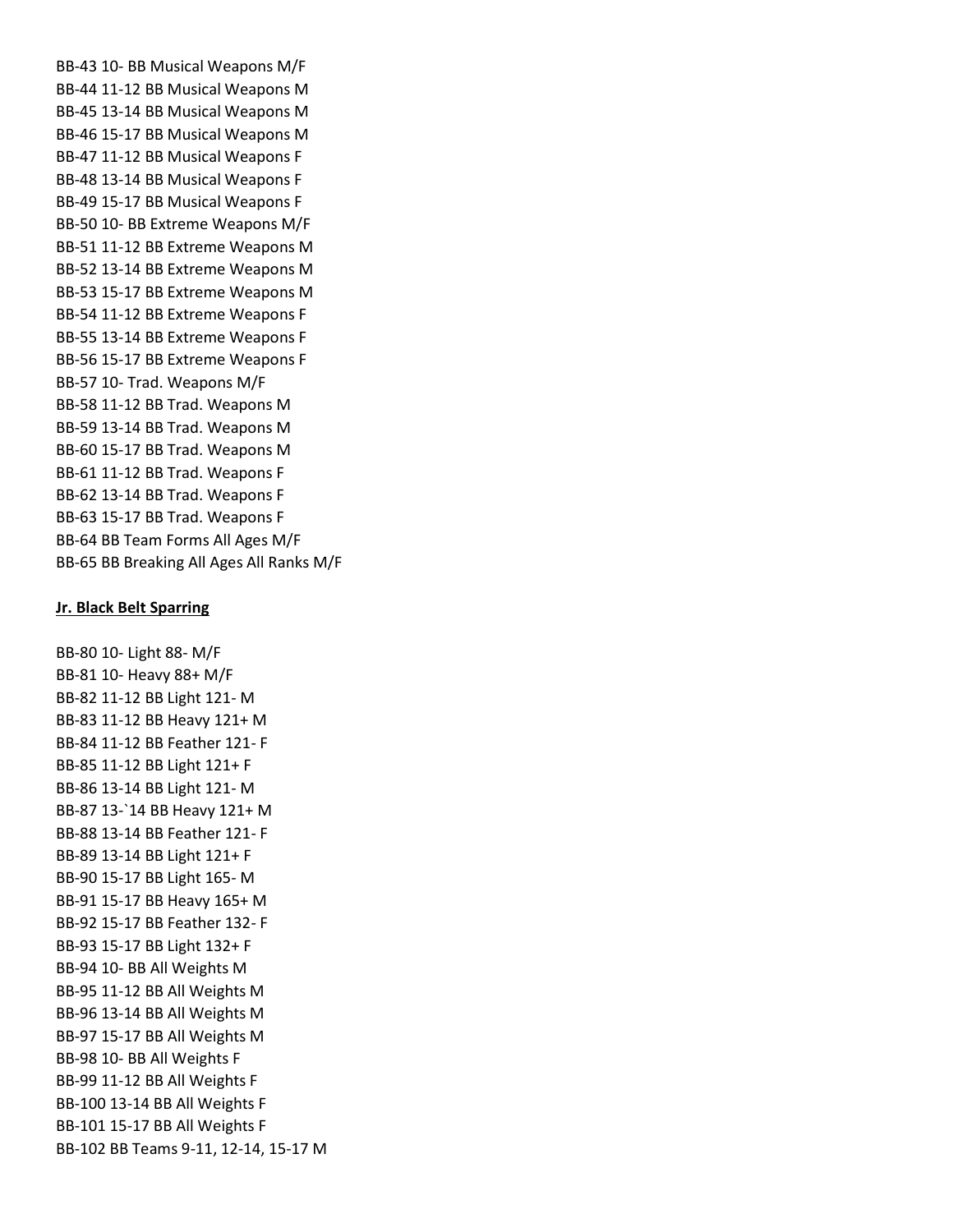# Adult Black Belt Forms

BB-150 18-34 BB Creative Forms M BB-151 18-34 BB Extreme Forms M BB-152 18-34 BB Musical Forms M BB-153 18-34 BB Japanese/Okinawan Forms M BB-154 18-34 BB Korean/American Style Forms M BB-155 18-34 BB Creative Forms F BB-156 18-34 BB Extreme Forms F BB-157 18-34 BB Musical Forms F BB-158 18-34 BB Japanese/Okinawan Forms F BB-159 18-34 BB Korean/American Style Forms F BB-160 35+ BB Creative/Extreme Forms M BB-161 35+ BB Trad. Forms M BB-162 35+ BB Creative/Extreme Forms F BB-163 35+ BB Trad. Forms F BB-164 50+ BB Creative/Extreme/Trad. Forms M/F

# Adult Black Belt Weapons

BB-170 18-34 BB Creative Weapons M BB-171 18-34 BB Extreme Weapons M BB-172 18-34 BB Musical Weapons M BB-173 18-34 BB Trad. Weapons M BB-174 18-34 BB Creative Weapons F BB-175 18-34 BB Extreme Weapons F BB-176 18-34 BB Musical Weapons F BB-177 18-34 BB Trad. Weapons F BB-178 35+ BB Creative/Extreme Weapons M BB-179 35+ BB Trad. Weapons M BB-180 35+ BB Creative/Extreme Weapons F BB-181 35+ BB Trad. Weapons F BB-182 50+ BB Creative/Extreme/Trad. Weapons M/F

### Adult Black Belt Sparring

BB-190 18-34 BB Light 151- M BB-191 18-34 BB Middle 173- M BB-192 18-34 BB Heavy 200- M BB-193 18-34 BB Super Heavy 200+ M BB-194 18-34 BB Fly 121- F BB-195 18-34 BB Feather 132- F BB-196 18-34 BB Light 143- F BB-197 18-34 BB Middle 143+ F BB-198 35+ BB Light 151- M BB-199 35+ BB Middle 173- M BB-200 35+ BB Heavy 200- M